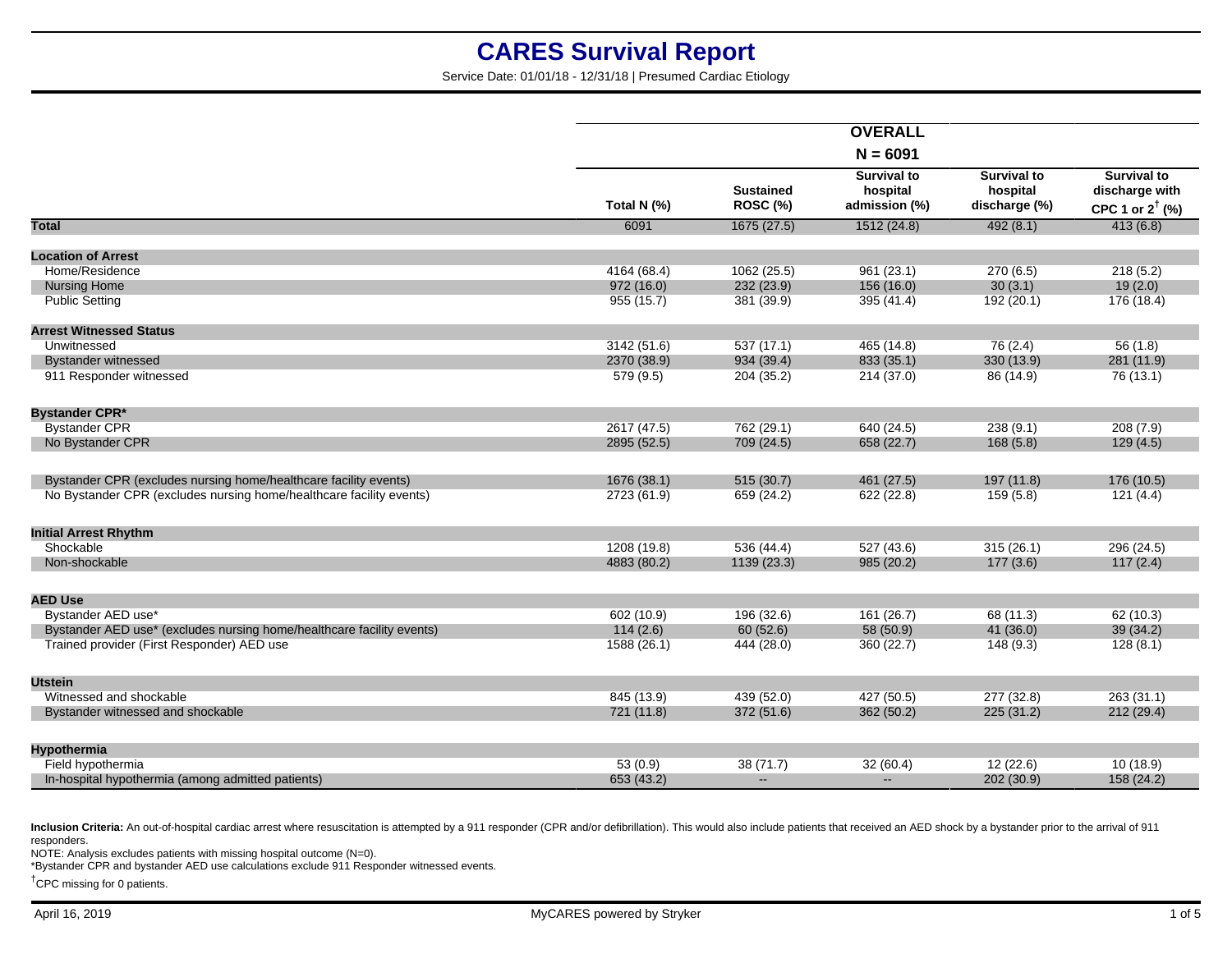Service Date: 01/01/18 - 12/31/18 | Presumed Cardiac Etiology

|                                                                       |             |                              | Age = $\leq$ 1 years                            |                                                 |                                                                    |  |
|-----------------------------------------------------------------------|-------------|------------------------------|-------------------------------------------------|-------------------------------------------------|--------------------------------------------------------------------|--|
|                                                                       | $N = 39$    |                              |                                                 |                                                 |                                                                    |  |
|                                                                       | Total N (%) | <b>Sustained</b><br>ROSC (%) | <b>Survival to</b><br>hospital<br>admission (%) | <b>Survival to</b><br>hospital<br>discharge (%) | <b>Survival to</b><br>discharge with<br>CPC 1 or $2^{\dagger}$ (%) |  |
| <b>Total</b>                                                          | 39          | 5(12.8)                      | 5(12.8)                                         | 0(0.0)                                          | 0(0.0)                                                             |  |
| <b>Location of Arrest</b>                                             |             |                              |                                                 |                                                 |                                                                    |  |
| Home/Residence                                                        | 35(89.7)    | 4(11.4)                      | 4(11.4)                                         | 0(0.0)                                          | 0(0.0)                                                             |  |
| <b>Nursing Home</b>                                                   | 0(0.0)      | $0$ (NaN)                    | $0$ (NaN)                                       | $0$ (NaN)                                       | $0$ (NaN)                                                          |  |
| <b>Public Setting</b>                                                 | 4(10.3)     | 1(25.0)                      | 1(25.0)                                         | 0(0.0)                                          | 0(0.0)                                                             |  |
| <b>Arrest Witnessed Status</b>                                        |             |                              |                                                 |                                                 |                                                                    |  |
| Unwitnessed                                                           | 29 (74.4)   | 4(13.8)                      | 4(13.8)                                         | 0(0.0)                                          | 0(0.0)                                                             |  |
| <b>Bystander witnessed</b>                                            | 7(17.9)     | 1(14.3)                      | 1(14.3)                                         | 0(0.0)                                          | 0(0.0)                                                             |  |
| 911 Responder witnessed                                               | 3(7.7)      | 0(0.0)                       | 0(0.0)                                          | 0(0.0)                                          | 0(0.0)                                                             |  |
| <b>Bystander CPR*</b>                                                 |             |                              |                                                 |                                                 |                                                                    |  |
| <b>Bystander CPR</b>                                                  | 18(50.0)    | 4(22.2)                      | 3(16.7)                                         | 0(0.0)                                          | 0(0.0)                                                             |  |
| No Bystander CPR                                                      | 18(50.0)    | 1(5.6)                       | 2(11.1)                                         | 0(0.0)                                          | 0(0.0)                                                             |  |
| Bystander CPR (excludes nursing home/healthcare facility events)      | 18(50.0)    | 4(22.2)                      | 3(16.7)                                         | 0(0.0)                                          | 0(0.0)                                                             |  |
| No Bystander CPR (excludes nursing home/healthcare facility events)   | 18(50.0)    | 1(5.6)                       | 2(11.1)                                         | 0(0.0)                                          | 0(0.0)                                                             |  |
| <b>Initial Arrest Rhythm</b>                                          |             |                              |                                                 |                                                 |                                                                    |  |
| Shockable                                                             | 1(2.6)      | 0(0.0)                       | 0(0.0)                                          | 0(0.0)                                          | 0(0.0)                                                             |  |
| Non-shockable                                                         | 38 (97.4)   | 5(13.2)                      | 5(13.2)                                         | 0(0.0)                                          | 0(0.0)                                                             |  |
| <b>AED Use</b>                                                        |             |                              |                                                 |                                                 |                                                                    |  |
| Bystander AED use*                                                    | 0(0.0)      | $0$ (NaN)                    | $0$ (NaN)                                       | $0$ (NaN)                                       | $0$ (NaN)                                                          |  |
| Bystander AED use* (excludes nursing home/healthcare facility events) | 0(0.0)      | $0$ (NaN)                    | $0$ (NaN)                                       | $0$ (NaN)                                       | $0$ (NaN)                                                          |  |
| Trained provider (First Responder) AED use                            | 2(5.1)      | 0(0.0)                       | 0(0.0)                                          | 0(0.0)                                          | 0(0.0)                                                             |  |
| <b>Utstein</b>                                                        |             |                              |                                                 |                                                 |                                                                    |  |
| Witnessed and shockable                                               | 0(0.0)      | $0$ (NaN)                    | $0$ (NaN)                                       | $0$ (NaN)                                       | $0$ (NaN)                                                          |  |
| Bystander witnessed and shockable                                     | 0(0.0)      | $0$ (NaN)                    | $0$ (NaN)                                       | $0$ (NaN)                                       | $0$ (NaN)                                                          |  |
| <b>Hypothermia</b>                                                    |             |                              |                                                 |                                                 |                                                                    |  |
| Field hypothermia                                                     | 0(0.0)      | $0$ (NaN)                    | $0$ (NaN)                                       | $0$ (NaN)                                       | $0$ (NaN)                                                          |  |
| In-hospital hypothermia (among admitted patients)                     | 0(0.0)      | $\overline{\phantom{a}}$     | $\mathbf{u}$                                    | $0$ (NaN)                                       | $0$ (NaN)                                                          |  |
|                                                                       |             |                              |                                                 |                                                 |                                                                    |  |

Inclusion Criteria: An out-of-hospital cardiac arrest where resuscitation is attempted by a 911 responder (CPR and/or defibrillation). This would also include patients that received an AED shock by a bystander prior to the responders.

NOTE: Analysis excludes patients with missing hospital outcome (N=0).

\*Bystander CPR and bystander AED use calculations exclude 911 Responder witnessed events.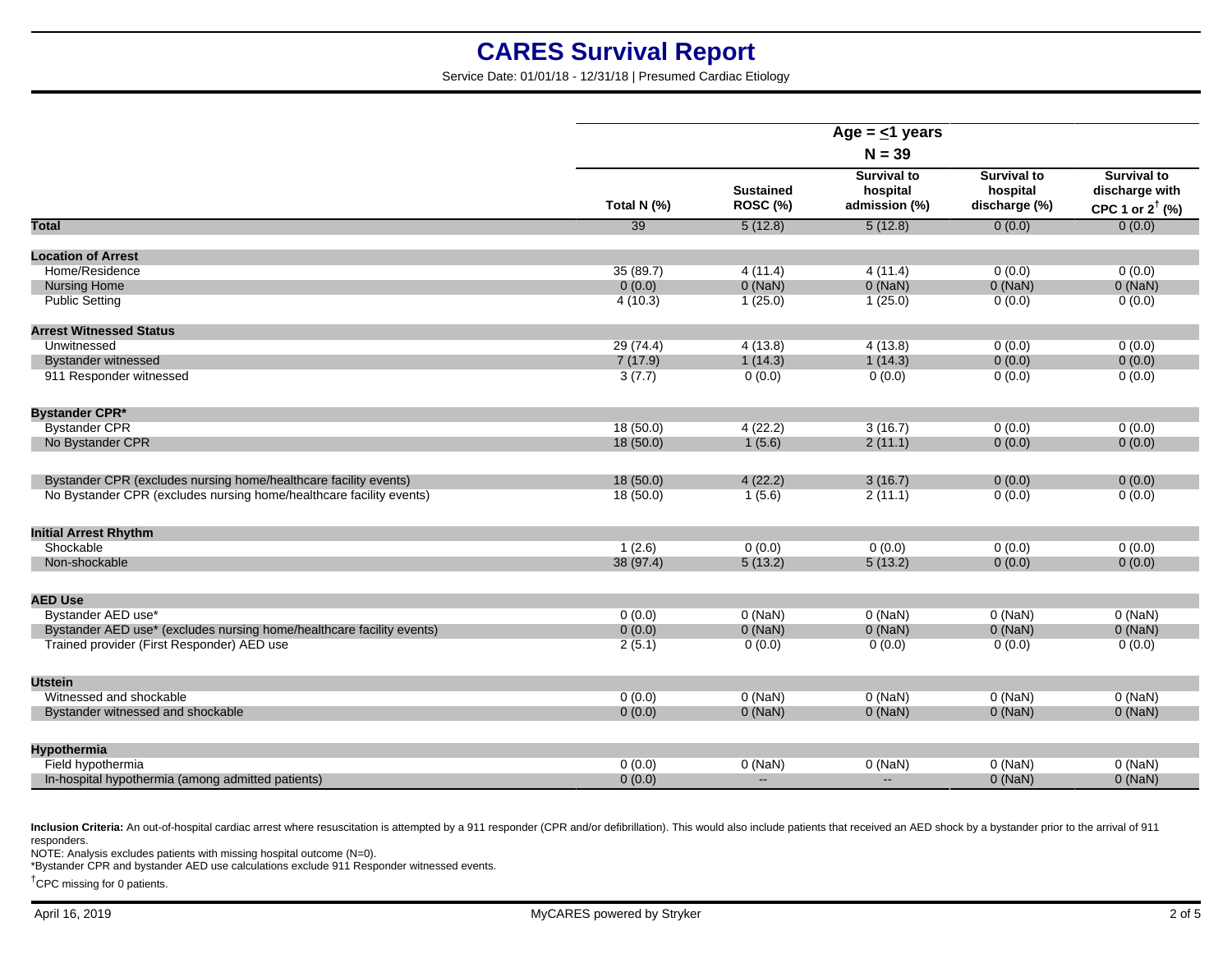Service Date: 01/01/18 - 12/31/18 | Presumed Cardiac Etiology

| $N = 29$<br><b>Survival to</b><br><b>Survival to</b><br><b>Survival to</b><br><b>Sustained</b><br>hospital<br>hospital<br>discharge with<br><b>ROSC (%)</b><br>Total N (%)<br>admission (%)<br>discharge (%)<br>CPC 1 or $2^{\dagger}$ (%)<br>1(3.4)<br>Total<br>29<br>9(31.0)<br>6(20.7)<br>1(3.4)<br><b>Location of Arrest</b><br>27(93.1)<br>7(25.9)<br>0(0.0)<br>0(0.0)<br>Home/Residence<br>4(14.8)<br><b>Nursing Home</b><br>0(0.0)<br>$0$ (NaN)<br>$0$ (NaN)<br>$0$ (NaN)<br>$0$ (NaN)<br><b>Public Setting</b><br>2(6.9)<br>2(100.0)<br>2(100.0)<br>1(50.0)<br>1(50.0)<br><b>Arrest Witnessed Status</b><br>Unwitnessed<br>18(62.1)<br>2(11.1)<br>4(22.2)<br>0(0.0)<br>0(0.0)<br>9(31.0)<br>5(55.6)<br>4(44.4)<br>1(11.1)<br>1(11.1)<br><b>Bystander witnessed</b><br>911 Responder witnessed<br>0(0.0)<br>0(0.0)<br>2(6.9)<br>0(0.0)<br>0(0.0)<br><b>Bystander CPR*</b><br><b>Bystander CPR</b><br>11(40.7)<br>1(9.1)<br>2(18.2)<br>1(9.1)<br>1(9.1)<br>6(37.5)<br>No Bystander CPR<br>16(59.3)<br>4(25.0)<br>0(0.0)<br>0(0.0)<br>11(40.7)<br>Bystander CPR (excludes nursing home/healthcare facility events)<br>3(27.3)<br>2(18.2)<br>1(9.1)<br>1(9.1)<br>No Bystander CPR (excludes nursing home/healthcare facility events)<br>16(59.3)<br>6(37.5)<br>0(0.0)<br>0(0.0)<br>4(25.0)<br><b>Initial Arrest Rhythm</b><br>3(10.3)<br>3(100.0)<br>Shockable<br>2(66.7)<br>1(33.3)<br>1(33.3)<br>Non-shockable<br>26 (89.7)<br>6(23.1)<br>4(15.4)<br>0(0.0)<br>0(0.0)<br><b>AED Use</b><br>Bystander AED use*<br>$0$ (NaN)<br>$0$ (NaN)<br>$0$ (NaN)<br>$0$ (NaN)<br>0(0.0)<br>$0$ (NaN)<br>$0$ (NaN)<br>$0$ (NaN)<br>Bystander AED use* (excludes nursing home/healthcare facility events)<br>0(0.0)<br>$0$ (NaN)<br>Trained provider (First Responder) AED use<br>5(38.5)<br>4(30.8)<br>1(7.7)<br>13 (44.8)<br>1(7.7)<br><b>Utstein</b><br>3(100.0)<br>2(66.7)<br>1(33.3)<br>Witnessed and shockable<br>3(10.3)<br>1(33.3)<br>3(10.3)<br>3(100.0)<br>2(66.7)<br>1(33.3)<br>1(33.3)<br>Bystander witnessed and shockable<br><b>Hypothermia</b><br>Field hypothermia<br>1(100.0)<br>1(100.0)<br>0(0.0)<br>1(3.4)<br>0(0.0)<br>$\sim$<br>$\sim$ |                                                   | Age = $>1$ - 12 years |  |  |           |           |
|------------------------------------------------------------------------------------------------------------------------------------------------------------------------------------------------------------------------------------------------------------------------------------------------------------------------------------------------------------------------------------------------------------------------------------------------------------------------------------------------------------------------------------------------------------------------------------------------------------------------------------------------------------------------------------------------------------------------------------------------------------------------------------------------------------------------------------------------------------------------------------------------------------------------------------------------------------------------------------------------------------------------------------------------------------------------------------------------------------------------------------------------------------------------------------------------------------------------------------------------------------------------------------------------------------------------------------------------------------------------------------------------------------------------------------------------------------------------------------------------------------------------------------------------------------------------------------------------------------------------------------------------------------------------------------------------------------------------------------------------------------------------------------------------------------------------------------------------------------------------------------------------------------------------------------------------------------------------------------------------------------------------------------------------------------------------------------------------------------------------------------------------------|---------------------------------------------------|-----------------------|--|--|-----------|-----------|
|                                                                                                                                                                                                                                                                                                                                                                                                                                                                                                                                                                                                                                                                                                                                                                                                                                                                                                                                                                                                                                                                                                                                                                                                                                                                                                                                                                                                                                                                                                                                                                                                                                                                                                                                                                                                                                                                                                                                                                                                                                                                                                                                                      |                                                   |                       |  |  |           |           |
|                                                                                                                                                                                                                                                                                                                                                                                                                                                                                                                                                                                                                                                                                                                                                                                                                                                                                                                                                                                                                                                                                                                                                                                                                                                                                                                                                                                                                                                                                                                                                                                                                                                                                                                                                                                                                                                                                                                                                                                                                                                                                                                                                      |                                                   |                       |  |  |           |           |
|                                                                                                                                                                                                                                                                                                                                                                                                                                                                                                                                                                                                                                                                                                                                                                                                                                                                                                                                                                                                                                                                                                                                                                                                                                                                                                                                                                                                                                                                                                                                                                                                                                                                                                                                                                                                                                                                                                                                                                                                                                                                                                                                                      |                                                   |                       |  |  |           |           |
|                                                                                                                                                                                                                                                                                                                                                                                                                                                                                                                                                                                                                                                                                                                                                                                                                                                                                                                                                                                                                                                                                                                                                                                                                                                                                                                                                                                                                                                                                                                                                                                                                                                                                                                                                                                                                                                                                                                                                                                                                                                                                                                                                      |                                                   |                       |  |  |           |           |
|                                                                                                                                                                                                                                                                                                                                                                                                                                                                                                                                                                                                                                                                                                                                                                                                                                                                                                                                                                                                                                                                                                                                                                                                                                                                                                                                                                                                                                                                                                                                                                                                                                                                                                                                                                                                                                                                                                                                                                                                                                                                                                                                                      |                                                   |                       |  |  |           |           |
|                                                                                                                                                                                                                                                                                                                                                                                                                                                                                                                                                                                                                                                                                                                                                                                                                                                                                                                                                                                                                                                                                                                                                                                                                                                                                                                                                                                                                                                                                                                                                                                                                                                                                                                                                                                                                                                                                                                                                                                                                                                                                                                                                      |                                                   |                       |  |  |           |           |
|                                                                                                                                                                                                                                                                                                                                                                                                                                                                                                                                                                                                                                                                                                                                                                                                                                                                                                                                                                                                                                                                                                                                                                                                                                                                                                                                                                                                                                                                                                                                                                                                                                                                                                                                                                                                                                                                                                                                                                                                                                                                                                                                                      |                                                   |                       |  |  |           |           |
|                                                                                                                                                                                                                                                                                                                                                                                                                                                                                                                                                                                                                                                                                                                                                                                                                                                                                                                                                                                                                                                                                                                                                                                                                                                                                                                                                                                                                                                                                                                                                                                                                                                                                                                                                                                                                                                                                                                                                                                                                                                                                                                                                      |                                                   |                       |  |  |           |           |
|                                                                                                                                                                                                                                                                                                                                                                                                                                                                                                                                                                                                                                                                                                                                                                                                                                                                                                                                                                                                                                                                                                                                                                                                                                                                                                                                                                                                                                                                                                                                                                                                                                                                                                                                                                                                                                                                                                                                                                                                                                                                                                                                                      |                                                   |                       |  |  |           |           |
|                                                                                                                                                                                                                                                                                                                                                                                                                                                                                                                                                                                                                                                                                                                                                                                                                                                                                                                                                                                                                                                                                                                                                                                                                                                                                                                                                                                                                                                                                                                                                                                                                                                                                                                                                                                                                                                                                                                                                                                                                                                                                                                                                      |                                                   |                       |  |  |           |           |
|                                                                                                                                                                                                                                                                                                                                                                                                                                                                                                                                                                                                                                                                                                                                                                                                                                                                                                                                                                                                                                                                                                                                                                                                                                                                                                                                                                                                                                                                                                                                                                                                                                                                                                                                                                                                                                                                                                                                                                                                                                                                                                                                                      |                                                   |                       |  |  |           |           |
|                                                                                                                                                                                                                                                                                                                                                                                                                                                                                                                                                                                                                                                                                                                                                                                                                                                                                                                                                                                                                                                                                                                                                                                                                                                                                                                                                                                                                                                                                                                                                                                                                                                                                                                                                                                                                                                                                                                                                                                                                                                                                                                                                      |                                                   |                       |  |  |           |           |
|                                                                                                                                                                                                                                                                                                                                                                                                                                                                                                                                                                                                                                                                                                                                                                                                                                                                                                                                                                                                                                                                                                                                                                                                                                                                                                                                                                                                                                                                                                                                                                                                                                                                                                                                                                                                                                                                                                                                                                                                                                                                                                                                                      |                                                   |                       |  |  |           |           |
|                                                                                                                                                                                                                                                                                                                                                                                                                                                                                                                                                                                                                                                                                                                                                                                                                                                                                                                                                                                                                                                                                                                                                                                                                                                                                                                                                                                                                                                                                                                                                                                                                                                                                                                                                                                                                                                                                                                                                                                                                                                                                                                                                      |                                                   |                       |  |  |           |           |
|                                                                                                                                                                                                                                                                                                                                                                                                                                                                                                                                                                                                                                                                                                                                                                                                                                                                                                                                                                                                                                                                                                                                                                                                                                                                                                                                                                                                                                                                                                                                                                                                                                                                                                                                                                                                                                                                                                                                                                                                                                                                                                                                                      |                                                   |                       |  |  |           |           |
|                                                                                                                                                                                                                                                                                                                                                                                                                                                                                                                                                                                                                                                                                                                                                                                                                                                                                                                                                                                                                                                                                                                                                                                                                                                                                                                                                                                                                                                                                                                                                                                                                                                                                                                                                                                                                                                                                                                                                                                                                                                                                                                                                      |                                                   |                       |  |  |           |           |
|                                                                                                                                                                                                                                                                                                                                                                                                                                                                                                                                                                                                                                                                                                                                                                                                                                                                                                                                                                                                                                                                                                                                                                                                                                                                                                                                                                                                                                                                                                                                                                                                                                                                                                                                                                                                                                                                                                                                                                                                                                                                                                                                                      |                                                   |                       |  |  |           |           |
|                                                                                                                                                                                                                                                                                                                                                                                                                                                                                                                                                                                                                                                                                                                                                                                                                                                                                                                                                                                                                                                                                                                                                                                                                                                                                                                                                                                                                                                                                                                                                                                                                                                                                                                                                                                                                                                                                                                                                                                                                                                                                                                                                      |                                                   |                       |  |  |           |           |
|                                                                                                                                                                                                                                                                                                                                                                                                                                                                                                                                                                                                                                                                                                                                                                                                                                                                                                                                                                                                                                                                                                                                                                                                                                                                                                                                                                                                                                                                                                                                                                                                                                                                                                                                                                                                                                                                                                                                                                                                                                                                                                                                                      |                                                   |                       |  |  |           |           |
|                                                                                                                                                                                                                                                                                                                                                                                                                                                                                                                                                                                                                                                                                                                                                                                                                                                                                                                                                                                                                                                                                                                                                                                                                                                                                                                                                                                                                                                                                                                                                                                                                                                                                                                                                                                                                                                                                                                                                                                                                                                                                                                                                      |                                                   |                       |  |  |           |           |
|                                                                                                                                                                                                                                                                                                                                                                                                                                                                                                                                                                                                                                                                                                                                                                                                                                                                                                                                                                                                                                                                                                                                                                                                                                                                                                                                                                                                                                                                                                                                                                                                                                                                                                                                                                                                                                                                                                                                                                                                                                                                                                                                                      |                                                   |                       |  |  |           |           |
|                                                                                                                                                                                                                                                                                                                                                                                                                                                                                                                                                                                                                                                                                                                                                                                                                                                                                                                                                                                                                                                                                                                                                                                                                                                                                                                                                                                                                                                                                                                                                                                                                                                                                                                                                                                                                                                                                                                                                                                                                                                                                                                                                      |                                                   |                       |  |  |           |           |
|                                                                                                                                                                                                                                                                                                                                                                                                                                                                                                                                                                                                                                                                                                                                                                                                                                                                                                                                                                                                                                                                                                                                                                                                                                                                                                                                                                                                                                                                                                                                                                                                                                                                                                                                                                                                                                                                                                                                                                                                                                                                                                                                                      |                                                   |                       |  |  |           |           |
|                                                                                                                                                                                                                                                                                                                                                                                                                                                                                                                                                                                                                                                                                                                                                                                                                                                                                                                                                                                                                                                                                                                                                                                                                                                                                                                                                                                                                                                                                                                                                                                                                                                                                                                                                                                                                                                                                                                                                                                                                                                                                                                                                      |                                                   |                       |  |  |           |           |
|                                                                                                                                                                                                                                                                                                                                                                                                                                                                                                                                                                                                                                                                                                                                                                                                                                                                                                                                                                                                                                                                                                                                                                                                                                                                                                                                                                                                                                                                                                                                                                                                                                                                                                                                                                                                                                                                                                                                                                                                                                                                                                                                                      |                                                   |                       |  |  |           |           |
|                                                                                                                                                                                                                                                                                                                                                                                                                                                                                                                                                                                                                                                                                                                                                                                                                                                                                                                                                                                                                                                                                                                                                                                                                                                                                                                                                                                                                                                                                                                                                                                                                                                                                                                                                                                                                                                                                                                                                                                                                                                                                                                                                      |                                                   |                       |  |  |           |           |
|                                                                                                                                                                                                                                                                                                                                                                                                                                                                                                                                                                                                                                                                                                                                                                                                                                                                                                                                                                                                                                                                                                                                                                                                                                                                                                                                                                                                                                                                                                                                                                                                                                                                                                                                                                                                                                                                                                                                                                                                                                                                                                                                                      |                                                   |                       |  |  |           |           |
|                                                                                                                                                                                                                                                                                                                                                                                                                                                                                                                                                                                                                                                                                                                                                                                                                                                                                                                                                                                                                                                                                                                                                                                                                                                                                                                                                                                                                                                                                                                                                                                                                                                                                                                                                                                                                                                                                                                                                                                                                                                                                                                                                      |                                                   |                       |  |  |           |           |
|                                                                                                                                                                                                                                                                                                                                                                                                                                                                                                                                                                                                                                                                                                                                                                                                                                                                                                                                                                                                                                                                                                                                                                                                                                                                                                                                                                                                                                                                                                                                                                                                                                                                                                                                                                                                                                                                                                                                                                                                                                                                                                                                                      | In-hospital hypothermia (among admitted patients) | 0(0.0)                |  |  | $0$ (NaN) | $0$ (NaN) |

Inclusion Criteria: An out-of-hospital cardiac arrest where resuscitation is attempted by a 911 responder (CPR and/or defibrillation). This would also include patients that received an AED shock by a bystander prior to the responders.

NOTE: Analysis excludes patients with missing hospital outcome (N=0).

\*Bystander CPR and bystander AED use calculations exclude 911 Responder witnessed events.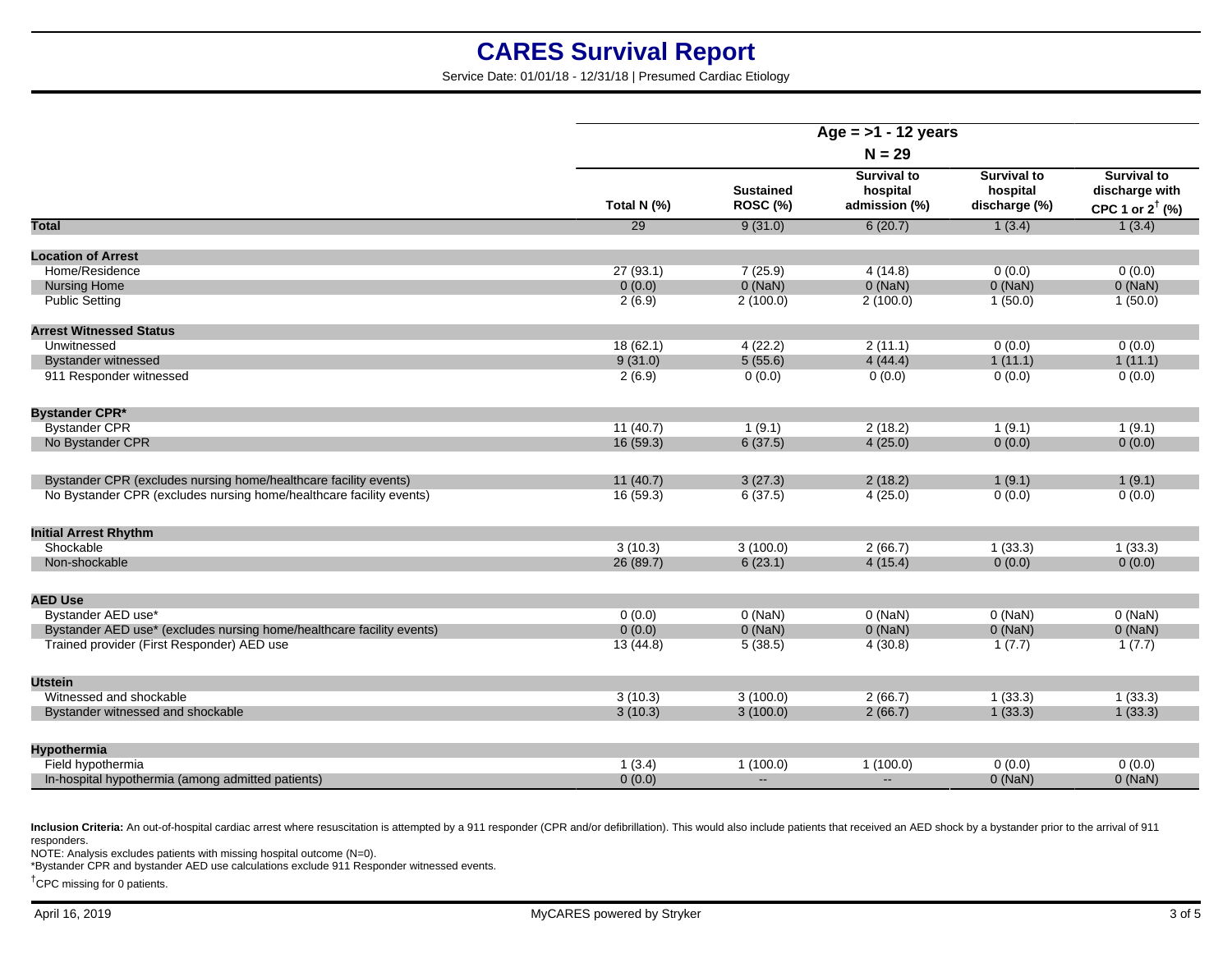Service Date: 01/01/18 - 12/31/18 | Presumed Cardiac Etiology

| $N = 14$<br><b>Survival to</b><br><b>Survival to</b><br><b>Survival to</b><br><b>Sustained</b><br>hospital<br>discharge with<br>hospital<br>ROSC (%)<br>Total N (%)<br>admission (%)<br>discharge (%)<br>CPC 1 or $2^{\dagger}$ (%)<br>2(14.3)<br>Total<br>14<br>8(57.1)<br>9(64.3)<br>3(21.4)<br><b>Location of Arrest</b><br>4(50.0)<br>0(0.0)<br>0(0.0)<br>Home/Residence<br>8(57.1)<br>4(50.0)<br>$0$ (NaN)<br>$0$ (NaN)<br>$0$ (NaN)<br>$0$ (NaN)<br><b>Nursing Home</b><br>0(0.0)<br><b>Public Setting</b><br>4(66.7)<br>5(83.3)<br>2(33.3)<br>6(42.9)<br>3(50.0)<br><b>Arrest Witnessed Status</b><br>Unwitnessed<br>3(21.4)<br>2(66.7)<br>2(66.7)<br>0(0.0)<br>0(0.0)<br>6(60.0)<br>7(70.0)<br><b>Bystander witnessed</b><br>10(71.4)<br>3(30.0)<br>2(20.0)<br>911 Responder witnessed<br>1(7.1)<br>0(0.0)<br>0(0.0)<br>0(0.0)<br>0(0.0)<br><b>Bystander CPR*</b><br><b>Bystander CPR</b><br>7(53.8)<br>5(71.4)<br>6(85.7)<br>1(14.3)<br>1(14.3)<br>No Bystander CPR<br>6(46.2)<br>3(50.0)<br>3(50.0)<br>2(33.3)<br>1(16.7)<br>Bystander CPR (excludes nursing home/healthcare facility events)<br>7(53.8)<br>5(71.4)<br>6(85.7)<br>1(14.3)<br>1(14.3)<br>No Bystander CPR (excludes nursing home/healthcare facility events)<br>3(50.0)<br>3(50.0)<br>6(46.2)<br>2(33.3)<br>1(16.7)<br><b>Initial Arrest Rhythm</b><br>Shockable<br>4(28.6)<br>3(75.0)<br>4(100.0)<br>3(75.0)<br>2(50.0)<br>5(50.0)<br>5(50.0)<br>0(0.0)<br>Non-shockable<br>10(71.4)<br>0(0.0)<br><b>AED Use</b><br>Bystander AED use*<br>1(100.0)<br>1(100.0)<br>1(7.7)<br>1(100.0)<br>1(100.0)<br>1(7.7)<br>1(100.0)<br>Bystander AED use* (excludes nursing home/healthcare facility events)<br>1(100.0)<br>1(100.0)<br>1(100.0)<br>Trained provider (First Responder) AED use<br>4(28.6)<br>4(100.0)<br>4(100.0)<br>1(25.0)<br>1(25.0)<br><b>Utstein</b><br>Witnessed and shockable<br>3(75.0)<br>4(100.0)<br>3(75.0)<br>2(50.0)<br>4(28.6)<br>4(28.6)<br>3(75.0)<br>4(100.0)<br>3(75.0)<br>2(50.0)<br>Bystander witnessed and shockable<br><b>Hypothermia</b><br>Field hypothermia<br>0(0.0)<br>$0$ (NaN)<br>$0$ (NaN)<br>$0$ (NaN)<br>$0$ (NaN)<br>$\sim$<br>$\sim$ |                                                   | Age = $13 - 18$ years |  |  |         |         |
|-----------------------------------------------------------------------------------------------------------------------------------------------------------------------------------------------------------------------------------------------------------------------------------------------------------------------------------------------------------------------------------------------------------------------------------------------------------------------------------------------------------------------------------------------------------------------------------------------------------------------------------------------------------------------------------------------------------------------------------------------------------------------------------------------------------------------------------------------------------------------------------------------------------------------------------------------------------------------------------------------------------------------------------------------------------------------------------------------------------------------------------------------------------------------------------------------------------------------------------------------------------------------------------------------------------------------------------------------------------------------------------------------------------------------------------------------------------------------------------------------------------------------------------------------------------------------------------------------------------------------------------------------------------------------------------------------------------------------------------------------------------------------------------------------------------------------------------------------------------------------------------------------------------------------------------------------------------------------------------------------------------------------------------------------------------------------------------------------------------------------------------------------------|---------------------------------------------------|-----------------------|--|--|---------|---------|
|                                                                                                                                                                                                                                                                                                                                                                                                                                                                                                                                                                                                                                                                                                                                                                                                                                                                                                                                                                                                                                                                                                                                                                                                                                                                                                                                                                                                                                                                                                                                                                                                                                                                                                                                                                                                                                                                                                                                                                                                                                                                                                                                                     |                                                   |                       |  |  |         |         |
|                                                                                                                                                                                                                                                                                                                                                                                                                                                                                                                                                                                                                                                                                                                                                                                                                                                                                                                                                                                                                                                                                                                                                                                                                                                                                                                                                                                                                                                                                                                                                                                                                                                                                                                                                                                                                                                                                                                                                                                                                                                                                                                                                     |                                                   |                       |  |  |         |         |
|                                                                                                                                                                                                                                                                                                                                                                                                                                                                                                                                                                                                                                                                                                                                                                                                                                                                                                                                                                                                                                                                                                                                                                                                                                                                                                                                                                                                                                                                                                                                                                                                                                                                                                                                                                                                                                                                                                                                                                                                                                                                                                                                                     |                                                   |                       |  |  |         |         |
|                                                                                                                                                                                                                                                                                                                                                                                                                                                                                                                                                                                                                                                                                                                                                                                                                                                                                                                                                                                                                                                                                                                                                                                                                                                                                                                                                                                                                                                                                                                                                                                                                                                                                                                                                                                                                                                                                                                                                                                                                                                                                                                                                     |                                                   |                       |  |  |         |         |
|                                                                                                                                                                                                                                                                                                                                                                                                                                                                                                                                                                                                                                                                                                                                                                                                                                                                                                                                                                                                                                                                                                                                                                                                                                                                                                                                                                                                                                                                                                                                                                                                                                                                                                                                                                                                                                                                                                                                                                                                                                                                                                                                                     |                                                   |                       |  |  |         |         |
|                                                                                                                                                                                                                                                                                                                                                                                                                                                                                                                                                                                                                                                                                                                                                                                                                                                                                                                                                                                                                                                                                                                                                                                                                                                                                                                                                                                                                                                                                                                                                                                                                                                                                                                                                                                                                                                                                                                                                                                                                                                                                                                                                     |                                                   |                       |  |  |         |         |
|                                                                                                                                                                                                                                                                                                                                                                                                                                                                                                                                                                                                                                                                                                                                                                                                                                                                                                                                                                                                                                                                                                                                                                                                                                                                                                                                                                                                                                                                                                                                                                                                                                                                                                                                                                                                                                                                                                                                                                                                                                                                                                                                                     |                                                   |                       |  |  |         |         |
|                                                                                                                                                                                                                                                                                                                                                                                                                                                                                                                                                                                                                                                                                                                                                                                                                                                                                                                                                                                                                                                                                                                                                                                                                                                                                                                                                                                                                                                                                                                                                                                                                                                                                                                                                                                                                                                                                                                                                                                                                                                                                                                                                     |                                                   |                       |  |  |         |         |
|                                                                                                                                                                                                                                                                                                                                                                                                                                                                                                                                                                                                                                                                                                                                                                                                                                                                                                                                                                                                                                                                                                                                                                                                                                                                                                                                                                                                                                                                                                                                                                                                                                                                                                                                                                                                                                                                                                                                                                                                                                                                                                                                                     |                                                   |                       |  |  |         |         |
|                                                                                                                                                                                                                                                                                                                                                                                                                                                                                                                                                                                                                                                                                                                                                                                                                                                                                                                                                                                                                                                                                                                                                                                                                                                                                                                                                                                                                                                                                                                                                                                                                                                                                                                                                                                                                                                                                                                                                                                                                                                                                                                                                     |                                                   |                       |  |  |         |         |
|                                                                                                                                                                                                                                                                                                                                                                                                                                                                                                                                                                                                                                                                                                                                                                                                                                                                                                                                                                                                                                                                                                                                                                                                                                                                                                                                                                                                                                                                                                                                                                                                                                                                                                                                                                                                                                                                                                                                                                                                                                                                                                                                                     |                                                   |                       |  |  |         |         |
|                                                                                                                                                                                                                                                                                                                                                                                                                                                                                                                                                                                                                                                                                                                                                                                                                                                                                                                                                                                                                                                                                                                                                                                                                                                                                                                                                                                                                                                                                                                                                                                                                                                                                                                                                                                                                                                                                                                                                                                                                                                                                                                                                     |                                                   |                       |  |  |         |         |
|                                                                                                                                                                                                                                                                                                                                                                                                                                                                                                                                                                                                                                                                                                                                                                                                                                                                                                                                                                                                                                                                                                                                                                                                                                                                                                                                                                                                                                                                                                                                                                                                                                                                                                                                                                                                                                                                                                                                                                                                                                                                                                                                                     |                                                   |                       |  |  |         |         |
|                                                                                                                                                                                                                                                                                                                                                                                                                                                                                                                                                                                                                                                                                                                                                                                                                                                                                                                                                                                                                                                                                                                                                                                                                                                                                                                                                                                                                                                                                                                                                                                                                                                                                                                                                                                                                                                                                                                                                                                                                                                                                                                                                     |                                                   |                       |  |  |         |         |
|                                                                                                                                                                                                                                                                                                                                                                                                                                                                                                                                                                                                                                                                                                                                                                                                                                                                                                                                                                                                                                                                                                                                                                                                                                                                                                                                                                                                                                                                                                                                                                                                                                                                                                                                                                                                                                                                                                                                                                                                                                                                                                                                                     |                                                   |                       |  |  |         |         |
|                                                                                                                                                                                                                                                                                                                                                                                                                                                                                                                                                                                                                                                                                                                                                                                                                                                                                                                                                                                                                                                                                                                                                                                                                                                                                                                                                                                                                                                                                                                                                                                                                                                                                                                                                                                                                                                                                                                                                                                                                                                                                                                                                     |                                                   |                       |  |  |         |         |
|                                                                                                                                                                                                                                                                                                                                                                                                                                                                                                                                                                                                                                                                                                                                                                                                                                                                                                                                                                                                                                                                                                                                                                                                                                                                                                                                                                                                                                                                                                                                                                                                                                                                                                                                                                                                                                                                                                                                                                                                                                                                                                                                                     |                                                   |                       |  |  |         |         |
|                                                                                                                                                                                                                                                                                                                                                                                                                                                                                                                                                                                                                                                                                                                                                                                                                                                                                                                                                                                                                                                                                                                                                                                                                                                                                                                                                                                                                                                                                                                                                                                                                                                                                                                                                                                                                                                                                                                                                                                                                                                                                                                                                     |                                                   |                       |  |  |         |         |
|                                                                                                                                                                                                                                                                                                                                                                                                                                                                                                                                                                                                                                                                                                                                                                                                                                                                                                                                                                                                                                                                                                                                                                                                                                                                                                                                                                                                                                                                                                                                                                                                                                                                                                                                                                                                                                                                                                                                                                                                                                                                                                                                                     |                                                   |                       |  |  |         |         |
|                                                                                                                                                                                                                                                                                                                                                                                                                                                                                                                                                                                                                                                                                                                                                                                                                                                                                                                                                                                                                                                                                                                                                                                                                                                                                                                                                                                                                                                                                                                                                                                                                                                                                                                                                                                                                                                                                                                                                                                                                                                                                                                                                     |                                                   |                       |  |  |         |         |
|                                                                                                                                                                                                                                                                                                                                                                                                                                                                                                                                                                                                                                                                                                                                                                                                                                                                                                                                                                                                                                                                                                                                                                                                                                                                                                                                                                                                                                                                                                                                                                                                                                                                                                                                                                                                                                                                                                                                                                                                                                                                                                                                                     |                                                   |                       |  |  |         |         |
|                                                                                                                                                                                                                                                                                                                                                                                                                                                                                                                                                                                                                                                                                                                                                                                                                                                                                                                                                                                                                                                                                                                                                                                                                                                                                                                                                                                                                                                                                                                                                                                                                                                                                                                                                                                                                                                                                                                                                                                                                                                                                                                                                     |                                                   |                       |  |  |         |         |
|                                                                                                                                                                                                                                                                                                                                                                                                                                                                                                                                                                                                                                                                                                                                                                                                                                                                                                                                                                                                                                                                                                                                                                                                                                                                                                                                                                                                                                                                                                                                                                                                                                                                                                                                                                                                                                                                                                                                                                                                                                                                                                                                                     |                                                   |                       |  |  |         |         |
|                                                                                                                                                                                                                                                                                                                                                                                                                                                                                                                                                                                                                                                                                                                                                                                                                                                                                                                                                                                                                                                                                                                                                                                                                                                                                                                                                                                                                                                                                                                                                                                                                                                                                                                                                                                                                                                                                                                                                                                                                                                                                                                                                     |                                                   |                       |  |  |         |         |
|                                                                                                                                                                                                                                                                                                                                                                                                                                                                                                                                                                                                                                                                                                                                                                                                                                                                                                                                                                                                                                                                                                                                                                                                                                                                                                                                                                                                                                                                                                                                                                                                                                                                                                                                                                                                                                                                                                                                                                                                                                                                                                                                                     |                                                   |                       |  |  |         |         |
|                                                                                                                                                                                                                                                                                                                                                                                                                                                                                                                                                                                                                                                                                                                                                                                                                                                                                                                                                                                                                                                                                                                                                                                                                                                                                                                                                                                                                                                                                                                                                                                                                                                                                                                                                                                                                                                                                                                                                                                                                                                                                                                                                     |                                                   |                       |  |  |         |         |
|                                                                                                                                                                                                                                                                                                                                                                                                                                                                                                                                                                                                                                                                                                                                                                                                                                                                                                                                                                                                                                                                                                                                                                                                                                                                                                                                                                                                                                                                                                                                                                                                                                                                                                                                                                                                                                                                                                                                                                                                                                                                                                                                                     |                                                   |                       |  |  |         |         |
|                                                                                                                                                                                                                                                                                                                                                                                                                                                                                                                                                                                                                                                                                                                                                                                                                                                                                                                                                                                                                                                                                                                                                                                                                                                                                                                                                                                                                                                                                                                                                                                                                                                                                                                                                                                                                                                                                                                                                                                                                                                                                                                                                     |                                                   |                       |  |  |         |         |
|                                                                                                                                                                                                                                                                                                                                                                                                                                                                                                                                                                                                                                                                                                                                                                                                                                                                                                                                                                                                                                                                                                                                                                                                                                                                                                                                                                                                                                                                                                                                                                                                                                                                                                                                                                                                                                                                                                                                                                                                                                                                                                                                                     | In-hospital hypothermia (among admitted patients) | 2(22.2)               |  |  | 1(50.0) | 1(50.0) |

Inclusion Criteria: An out-of-hospital cardiac arrest where resuscitation is attempted by a 911 responder (CPR and/or defibrillation). This would also include patients that received an AED shock by a bystander prior to the responders.

NOTE: Analysis excludes patients with missing hospital outcome (N=0).

\*Bystander CPR and bystander AED use calculations exclude 911 Responder witnessed events.